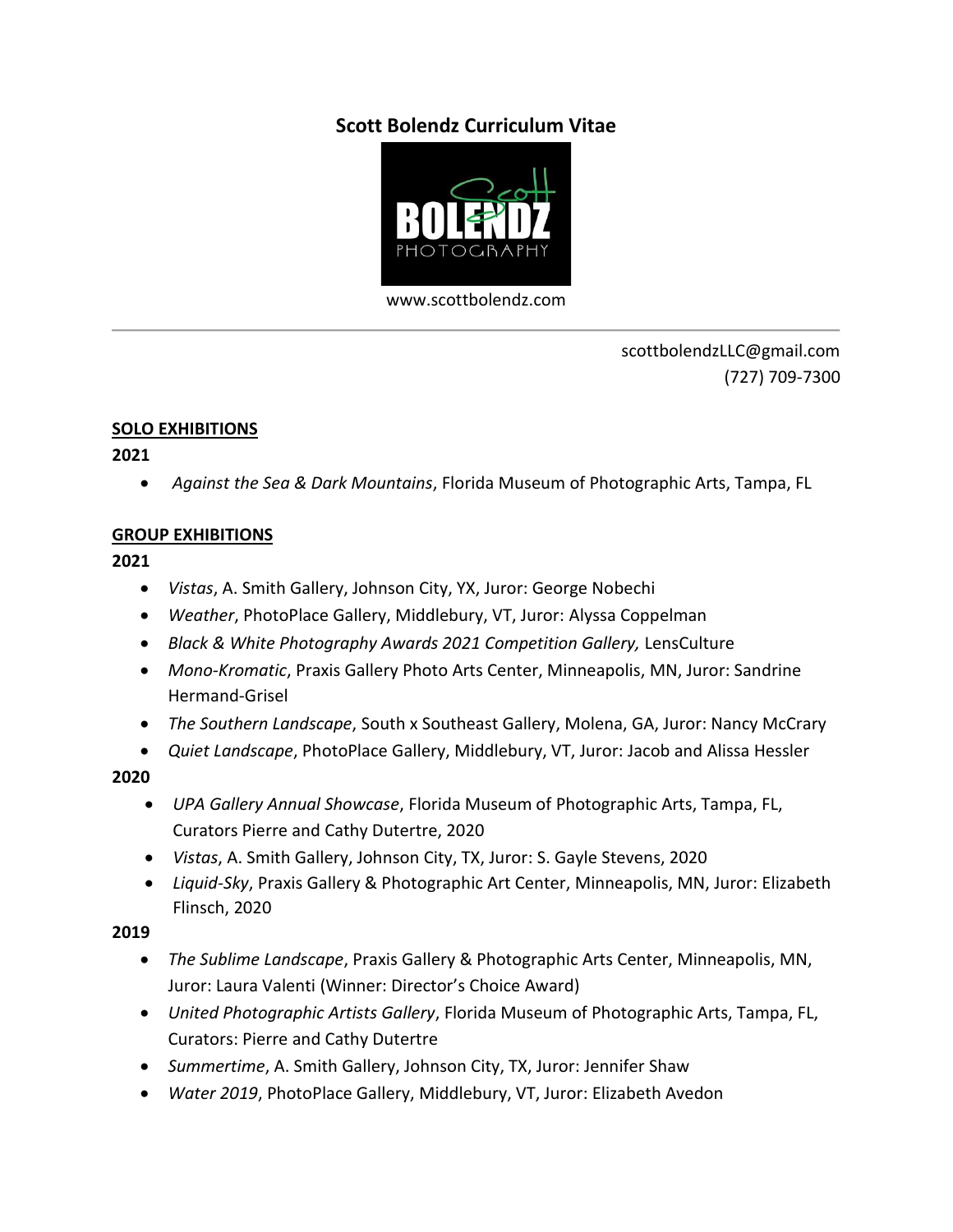# **2019 (Continued)**

- *Mono-Kromatic*, Praxis Gallery & Photographic Arts Center, Minneapolis, MN, Juror: Sandrine Hermand-Grisel
- *A Color Moment*, PhotoPlace Gallery, Middlebury, VT, Juror: Arthur Myerson
- *Black and White: Photography*, Black Box Gallery, Portland, OR, Juror: Todd Johnson
- *Wet*, Darkroom Gallery, Essex Junction, VT, Juror: Elizabeth Opalenik

### **2018**

- *Travel: Places and Faces*, PhotoPlace Gallery, Middlebury, VT, Juror: Krista Rossow
- *United Photographic Artists Gallery*, Florida Museum of Photographic Arts, Tampa, FL, Curators: Pierre and Cathy Dutertre
- *Trees*, Darkroom Gallery, Essex Junction, VT, Juror: Michael Pannier
- *Grayscale: A Picture Show*, Black Box Gallery, Portland, Oregon, Juror: Todd Johnson
- *Color Space: Contemporary Photography*, Black Box Gallery, Portland, OR, Juror: Todd Johnson
- *UPAG International Exhibit*, Artemesia Art & Tendencies, Barcelona, Spain, Curator: Cristina Requena
- *Black and White: 2018*, PhotoPlace Gallery, Middlebury, VT, Juror: Sandrine Hermand-Grisel
- *Mono-Kromatic*, Praxis Gallery & Photographic Arts Center, Minneapolis, MN
- *Black and White: 2018*, Black Box Gallery, Portland, OR, Juror: Todd Johnson
- *Framed: Landscape Photography*, Black Box Gallery, Portland, OR, Juror: Todd Johnson

# **2017**

- *United Photographic Artists Gallery*, Florida Museum of Photographic Arts, Tampa, FL, Curators: Pierre and Cathy Dutertre
- *Vistas*, A. Smith Gallery, Johnson City, TX, Juror: Dan Burkholder
- *Honoring Trees,* PhotoPlace Gallery, Middlebury, VT, Juror: Laura Valenti
- Cause Beautiful / Hipstamatic Foundation, Instagram Featured Exhibit: *Florida: Personal Reflections*, Curator: Luanne Deitz

# **2016 AND EARLIER**

- *2016 United Photographic Artists Gallery*, The Studio @ 620, St. Petersburg, FL,
- *United Photographic Artists Gallery,* Florida Museum of Photographic Arts, Tampa, FL
- *2015 United Photographic Artists Gallery*, The Studio @ 620, St. Petersburg, FL
- *2012, 2013 and 2014 Annual Member's Show (Juried)*, Florida Museum of Photographic Arts, Tampa, FL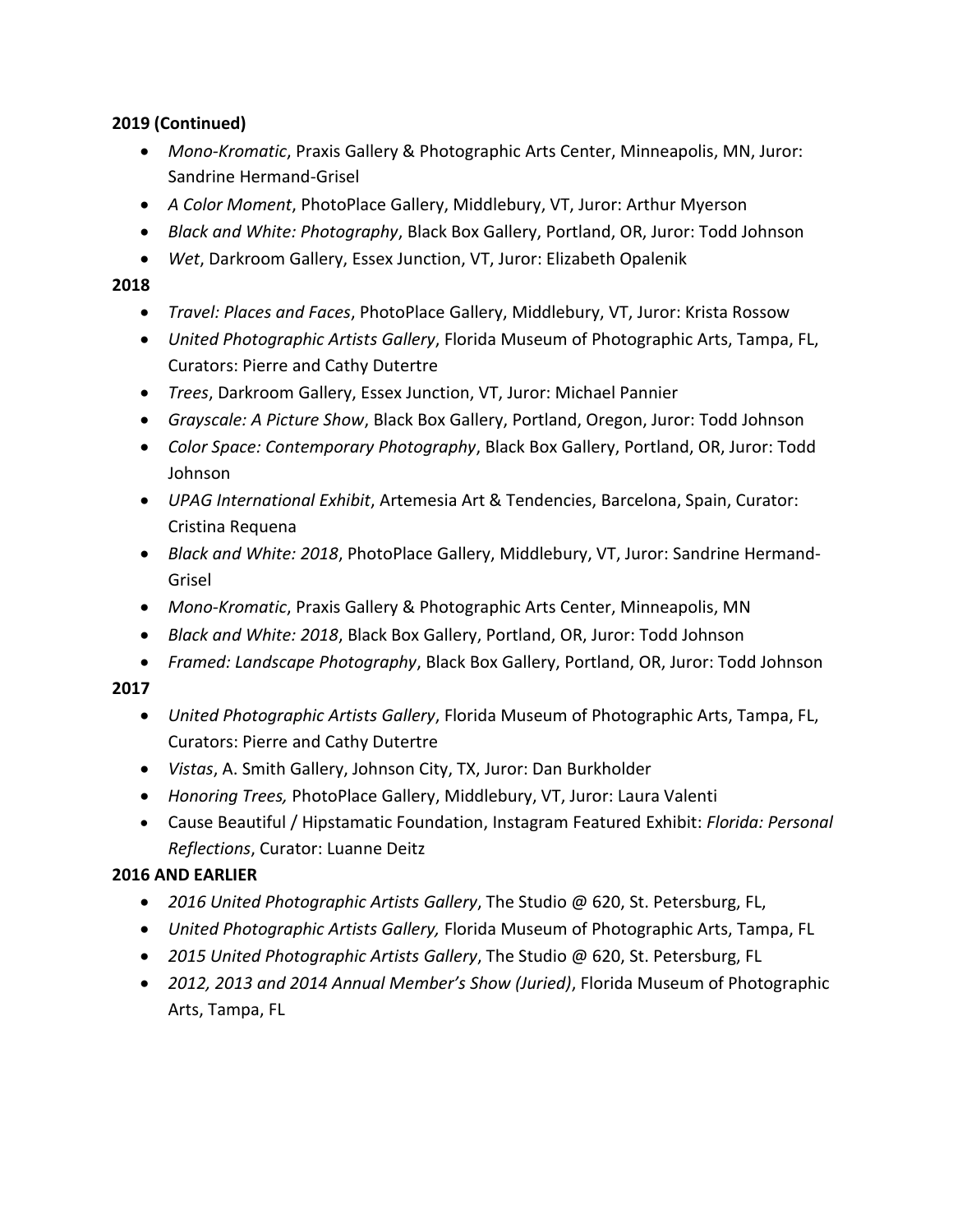# **AWARDS & RECOGNITION**

- 16<sup>th</sup> Annual Black and White Spider Awards Winner, Honorable Mention, 2021
- 14<sup>th</sup> Annual International Color Awards Winner, Honorable Mention, 2021
- 15<sup>th</sup> Annual Black and White Spider Awards Nominee, 2020
- 13<sup>th</sup> Annual International Color Awards Nominee, 2020
- Director's Choice Award, *The Sublime* Landscape, Praxis Gallery and Photographic Arts Center, 2019
- 14<sup>th</sup> Annual Black and White Spider Awards Winner, Honorable Mention, 2019
- 12<sup>th</sup> Annual International Color Awards Nominee, 2019
- Florida Museum of Photographic Arts, Instructor of the Year Award, 2018
- 13<sup>th</sup> Annual Black and White Spider Awards Nominee, 2018
- 11<sup>th</sup> Annual International Color Awards Winner, Honorable Mention, 2018
- 11<sup>th</sup> Annual International Color Awards Nominee, 2018
- 12<sup>th</sup> Annual Black and White Spider Awards Nominee, 2017
- 10<sup>th</sup> Annual International Color Awards Winner, Honorable Mention, 2017
- 10<sup>th</sup> Annual International Color Awards Nominee (2 images), 2017
- ND Photography Awards Winner, Honorable Mention (3 images), 2016
- 11<sup>th</sup> Annual Black and White Spider Awards Nominee (2 images), 2016
- 9<sup>th</sup> Annual International Photography Awards Winner, Honorable Mention (2 images), 2016
- 9 th Annual International Color Awards Nominee, 2016
- ND Photography Awards Winner (2 images), Bronze Star (3rd Place) and Honorable Mention, 2015
- 10<sup>th</sup> Annual Black and White Spider Awards Nominee, 2015
- 8<sup>th</sup> Annual International Photography Awards Winner, Honorable Mention (2 images), 2015
- PX3 Prix de la Photographie Paris Winner, People's Choice Award, 2015
- PX3 Prix de la Photographie Paris Winner, Honorable Mention (2 images), 2015
- 8<sup>th</sup> Annual International Color Awards Winner, Honorable Mention, 2015
- 8<sup>th</sup> Annual International Color Awards Nominee, 2015
- Florida Museum of Photographic Arts Annual Members Exhibition Winner, Best Landscape, 2014
- 6<sup>th</sup> Annual International Photography Awards Winner, Honorable Mention (2 images), 2013
- Florida Museum of Photographic Arts Annual Members Exhibition Winner, Best Landscape, 2012